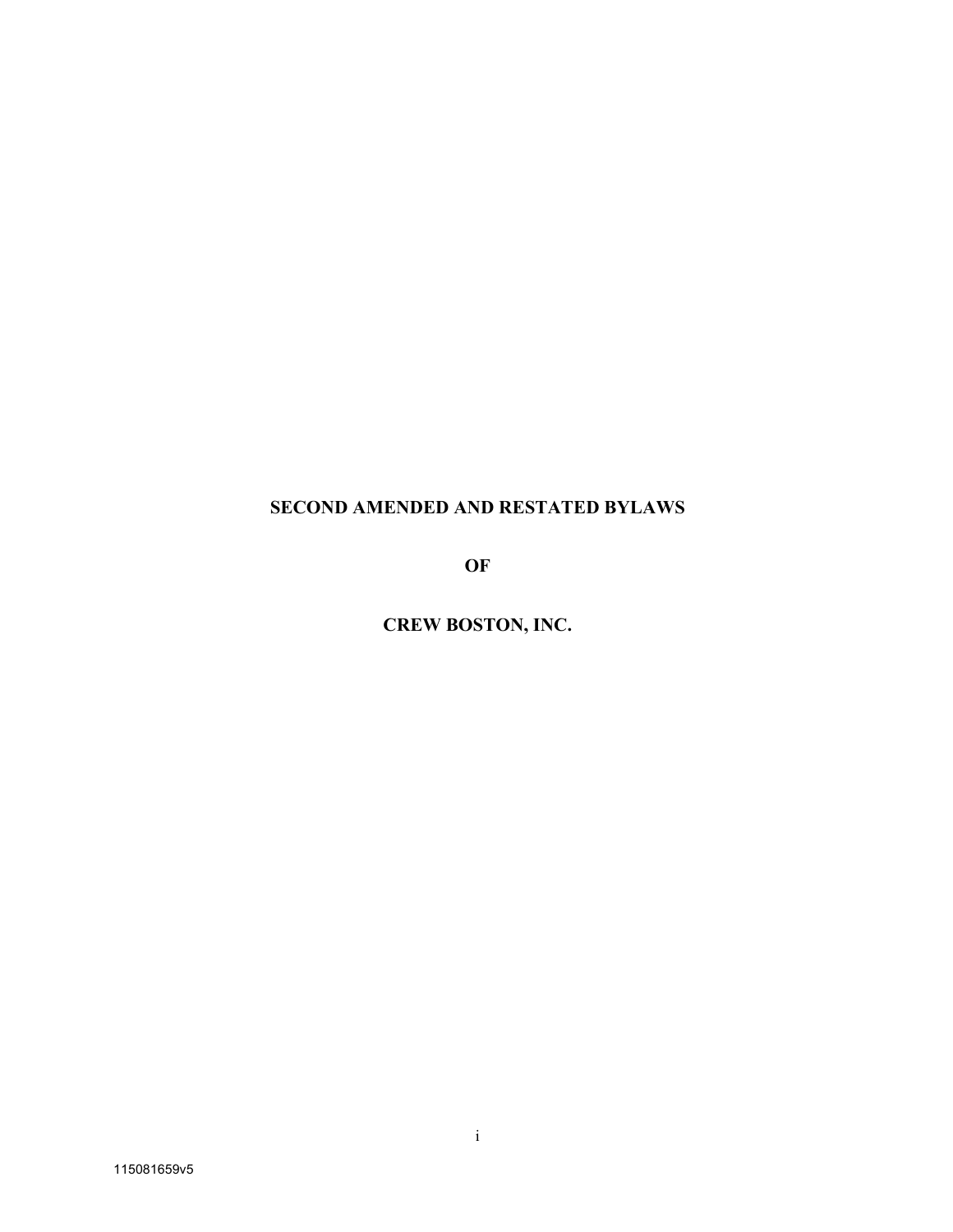# Table of Contents

### Page

| <b>ARTICLE I.</b>   |  |  |  |  |  |
|---------------------|--|--|--|--|--|
| <b>ARTICLE II.</b>  |  |  |  |  |  |
| <b>ARTICLE III.</b> |  |  |  |  |  |
| 3.1.                |  |  |  |  |  |
| 3.2.                |  |  |  |  |  |
| 3.3.                |  |  |  |  |  |
| 3.4.                |  |  |  |  |  |
| 3.5.                |  |  |  |  |  |
| 3.6.                |  |  |  |  |  |
| 3.7.                |  |  |  |  |  |
| 3.8.                |  |  |  |  |  |
| 3.9.                |  |  |  |  |  |
| 3.10.               |  |  |  |  |  |
| 3.11.               |  |  |  |  |  |
| 3.12.               |  |  |  |  |  |
| <b>ARTICLE IV.</b>  |  |  |  |  |  |
| 4.1.                |  |  |  |  |  |
| 4.2.                |  |  |  |  |  |
| 4.3.                |  |  |  |  |  |
| 4.4.                |  |  |  |  |  |
| 4.5.                |  |  |  |  |  |
| <b>ARTICLE V.</b>   |  |  |  |  |  |
| 5.1.                |  |  |  |  |  |
| 5.2.                |  |  |  |  |  |
| 5.3.                |  |  |  |  |  |
| 5.4.                |  |  |  |  |  |
| 5.5.                |  |  |  |  |  |
| 5.6.                |  |  |  |  |  |
| 5.7.                |  |  |  |  |  |
| ARTICLE VI.         |  |  |  |  |  |
| 6.1.                |  |  |  |  |  |
| 6.2.                |  |  |  |  |  |
| 6.3.                |  |  |  |  |  |
| 6.4.                |  |  |  |  |  |
| 6.5.                |  |  |  |  |  |
| 6.6.                |  |  |  |  |  |
| 6.7.                |  |  |  |  |  |
| 6.8.                |  |  |  |  |  |
| <b>ARTICLE VII.</b> |  |  |  |  |  |
| 7.1.                |  |  |  |  |  |
| 7.2.                |  |  |  |  |  |
| 7.3.                |  |  |  |  |  |
|                     |  |  |  |  |  |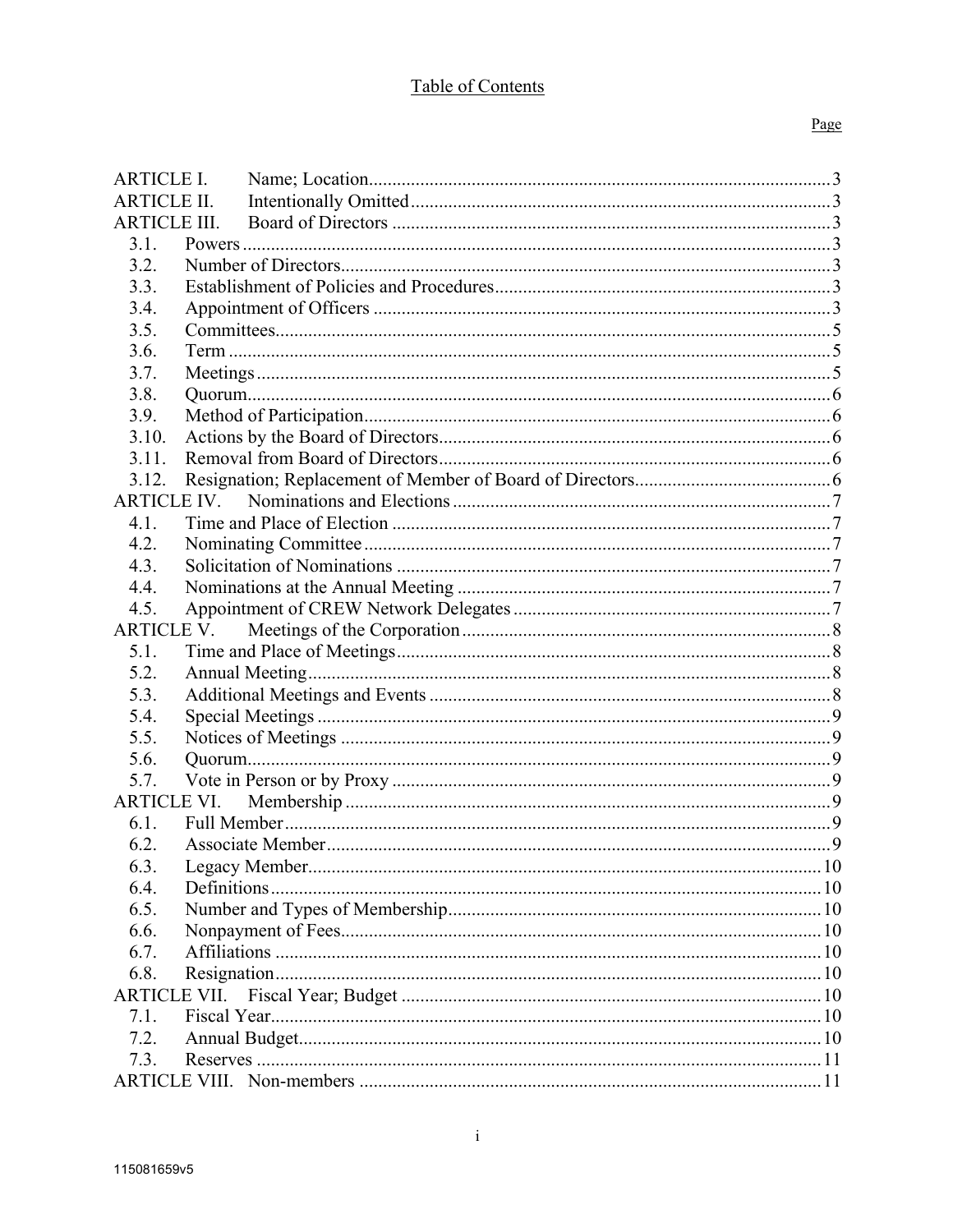# Table of Contents (continued)

# Page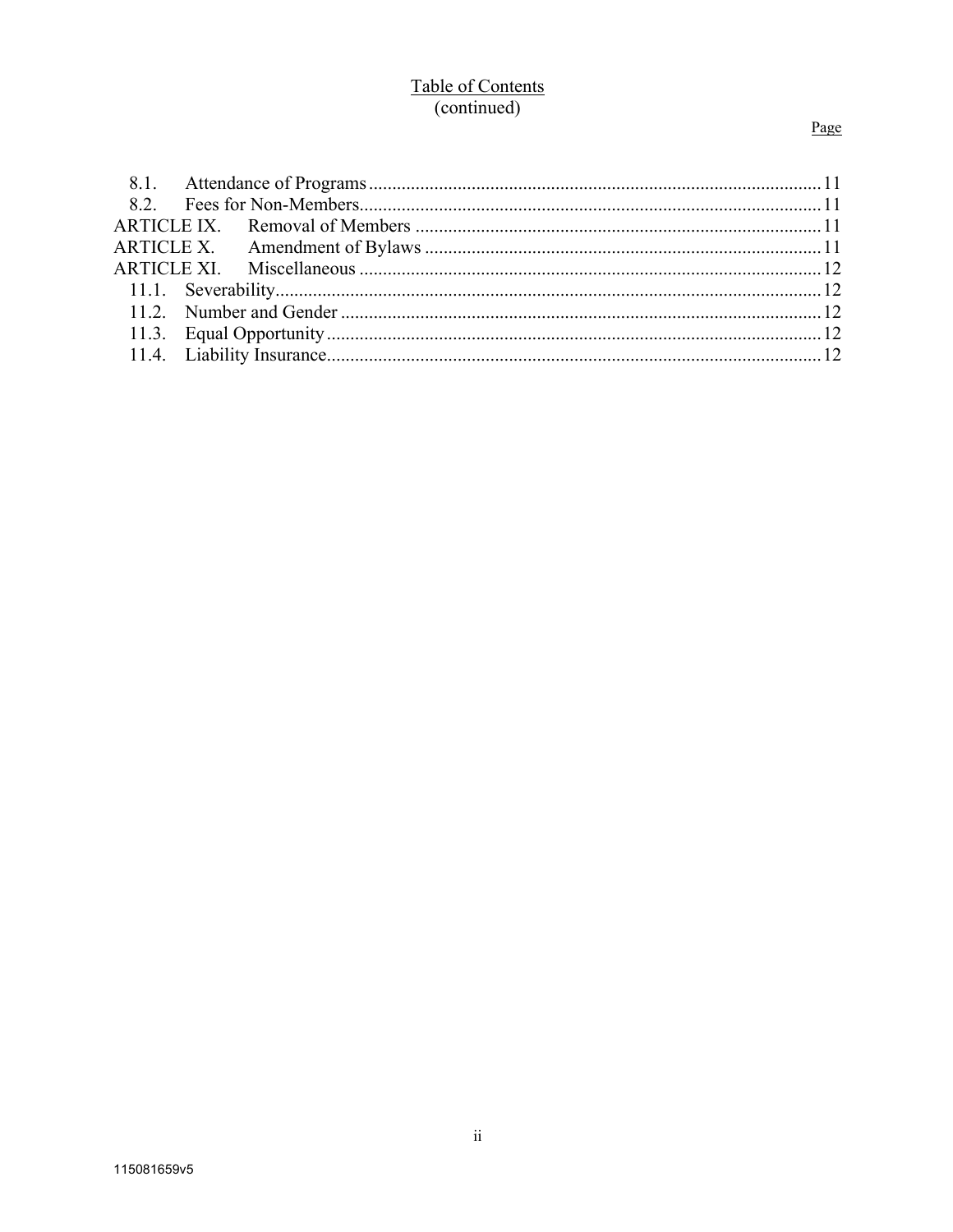### **SECOND AMENDED AND RESTATED BYLAWS**

#### **OF**

#### **CREW BOSTON, INC.**

These Second Amended and Restated Bylaws (the "Bylaws") of CREW Boston, Inc., a Massachusetts corporation (the "Corporation"), amend and restate in their entirety the Amended and Restated CREW Boston By-Laws adopted by the Corporation on March 10, 2016.

#### **ARTICLE I. NAME; LOCATION**

The name of the Corporation shall be CREW Boston, Inc. It shall have a principal office in or near the City of Boston, Massachusetts, at such place as the Board of Directors may designate.

### **ARTICLE II. INTENTIONALLY OMITTED**

#### **ARTICLE III. BOARD OF DIRECTORS**

- 3.1. Powers. The business and administration of the day-to-day affairs of the Corporation shall be managed and directed by the Board of Directors. The Board of Directors, acting in a fiscally responsible manner, shall fix all fees, dues and assessments, direct the disposition of Corporation funds and generally act for the Corporation in all matters; provided, however, that the powers conferred on the Board of Directors by this Article III shall be exercised subject to all other provisions of these Bylaws, to the Articles of Organization and to the laws of the Commonwealth of Massachusetts.
- 3.2. Number of Directors. The Board of Directors shall consist of not more than twelve (12) nor less than seven (7) members; approximately one-third of which members shall be elected annually by the membership at large, as more particularly described in Article IV below. The number of the members of the Board of Directors for the immediately succeeding fiscal year shall be established each year at the Annual Meeting (as defined in Section 5.2 below).
- 3.3. Establishment of Policies and Procedures. The Board of Directors shall enforce the observance of these Bylaws and of all amendments hereto, and may make from time to time and amend and repeal rules, policies and/or guidelines for the government and welfare of the Corporation as may seem to it expedient and as shall be consistent with these Bylaws, or any amendments hereto (including, without limitation, policies and procedures setting forth the benefits, guidelines for membership, and the procedures for appointing alternate or substitute or replacement delegates to CREW Network's Council of Delegates), and shall enforce the rules, policies and/or guidelines so made.
- 3.4. Appointment of Officers. Before the beginning of each fiscal year, the Board of Directors shall (1) confirm the president-elect as president and (2) elect one of its current or past members as president-elect. The president shall have the power to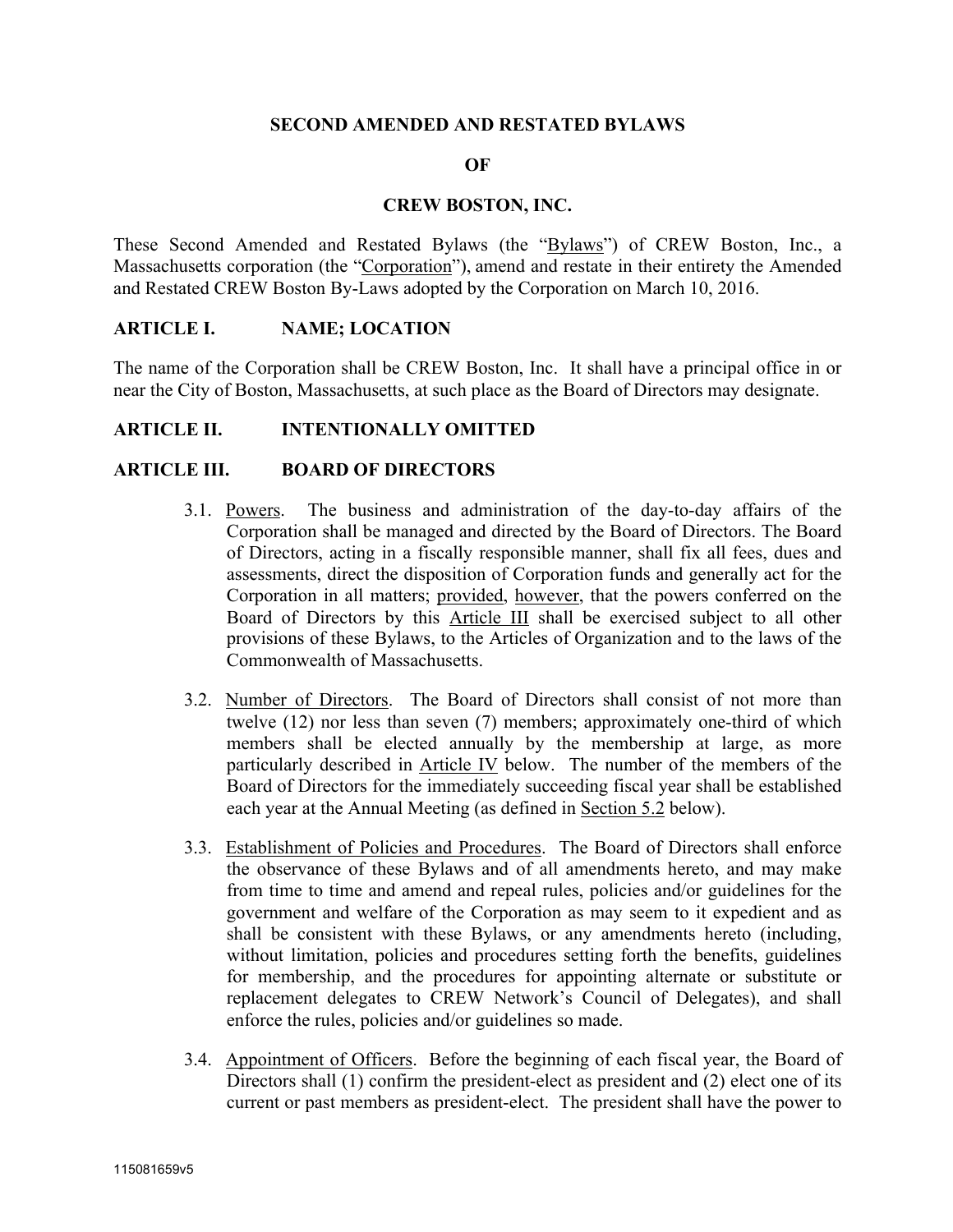appoint one of the members of the Board of Directors for the applicable fiscal year as treasurer, and one of the members of the Board of Directors for the applicable fiscal year as clerk. The president shall serve a one-year term and each of the other officers shall serve a three-year term commencing on August 1 (or such earlier date as determined by the Board of Directors) in the calendar year in which she shall be elected and shall continue until she shall sooner resign, die or be removed, or until her successor shall be chosen and commence her term. The president-elect shall assume the duties of the president if the president is unable to serve and, in any event, when the term of the then-current president shall expire.

- (a) President. Unless the Board of Directors determines otherwise, the president shall be the chief executive officer and head of the Corporation, shall perform and do all acts and things incident to the positions of president and chief executive officer and shall have such other duties as may be assigned to her from time to time by or under authority of the Board of Directors. Under the supervision of the Board of Directors, the president shall have general control and management of the Corporation and its business and affairs, including general supervision over its officers, employees and agents, subject, however, to the right of the Board of Directors to confer any specific power upon any other officer or officers of the Corporation. The president shall perform such other duties as may be assigned to her from time to time by the Board of Directors.
- (b) President-Elect. The president-elect shall perform such of the duties on behalf of the Corporation as may be assigned to her from time to time by the Board of Directors or the president. In the absence or inability of the president to act, the president-elect shall have and possess all of the powers and discharge all of the duties of the president, subject to the control of the Board of Directors.
- (c) Treasurer. The treasurer shall have the care and custody of all the funds and securities of the Corporation which may come into her hands as treasurer, and the power and authority to endorse checks, drafts and other instruments for the payment of money for deposit or collection when necessary or proper and to deposit the same to the credit of the Corporation in such bank or banks or depository as the Corporation may designate, and she may endorse all commercial documents requiring endorsements for or on behalf of the Corporation. She may sign all receipts and vouchers for the payments made to the Corporation. She shall render an account of her transactions to the Board of Directors as often as the Board of Directors shall require the same. She shall enter regularly in the books to be kept by her for that purpose full and adequate account of all moneys received and paid by her on account of the Corporation. She shall perform all acts incident to the position of treasurer, subject to the control of the Board of Directors. She, and/or any other officer and/or agent to whom any of the treasurer's responsibilities are delegated by the Board of Directors, shall when requested, pursuant to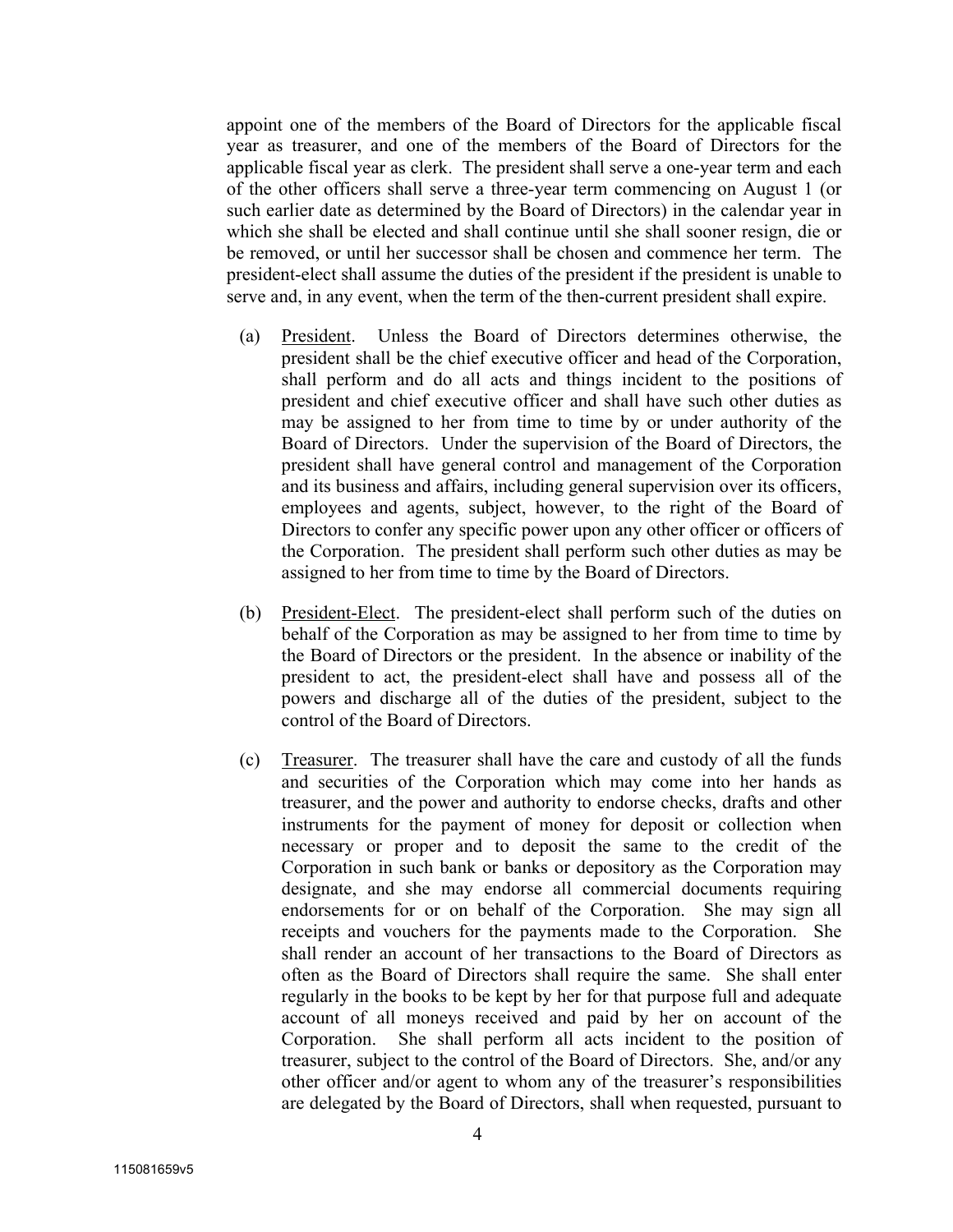vote of the Board of Directors, give a bond to the Corporation conditioned for the faithful performance of her duties, the expense of which bond shall be borne by the Corporation. All or any responsibilities of the treasurer may be performed by any officers or agents to whom the Board of Directors may delegate such authority.

- (d) Clerk. The clerk shall keep the minutes of all meetings of the Board of Directors, and she shall attend to the giving and serving of all notices of the Corporation. She shall have charge of such other books and papers as the Board of Directors may direct. She shall, in general, perform all the duties of clerk, subject to the control of the Board of Directors. All or any responsibilities of the clerk may be performed by any officers or agents to whom the Board of Directors may delegate such authority.
- 3.5. Committees. The Board of Directors may establish committees of members of the Corporation and/or of members of the Board of Directors and shall appoint chairpersons of such committees. The Board of Directors shall have the authority to fix the duties and responsibilities of such committees. Such committees shall act under the supervision of the Board of Directors. Such committees may be continuing or temporary. Members of all such committees may be removed from such committees at any time with or without cause by the Board of Directors and any and all such committees may be terminated at any time by the Board of Directors.
- 3.6. Term. Each of the members of the Board of Directors shall be elected for a threeyear term, to begin on August 1 (or such earlier date as determined by the Board of Directors) in the calendar year in which she shall be elected, such terms to be staggered so that approximately one-third of the members of the Board of Directors are elected every year. A member of the Board of Directors may serve more than one term, and may be nominated to serve as president or presidentelect during any year she is serving on the Board of Directors and any year thereafter. Notwithstanding the foregoing, if a member is elected to serve as the president-elect of the Corporation, she shall serve for one (1) year as presidentelect of the Corporation, for one (1) year as president, and for one (1) year as past-president of the Corporation. At the discretion of the Board of Directors, the Corporation may elect one or more representatives for any national organization with which the Corporation may affiliate. The term of office of each such representative for any such national organization shall be determined by the Board of Directors.
- 3.7. Meetings. Meetings of the Board of Directors shall be held at such times and places as are necessary and convenient to carry on the business of the Corporation. Generally, monthly meetings of the Board of Directors will be held from August through July, and the dates and times for such meetings will be established sufficiently in advance of said meetings. Notice of special meetings shall be given to members of the Board of Directors in writing (which may be by electronic mail) or by telephone with reasonable advance notice but, at a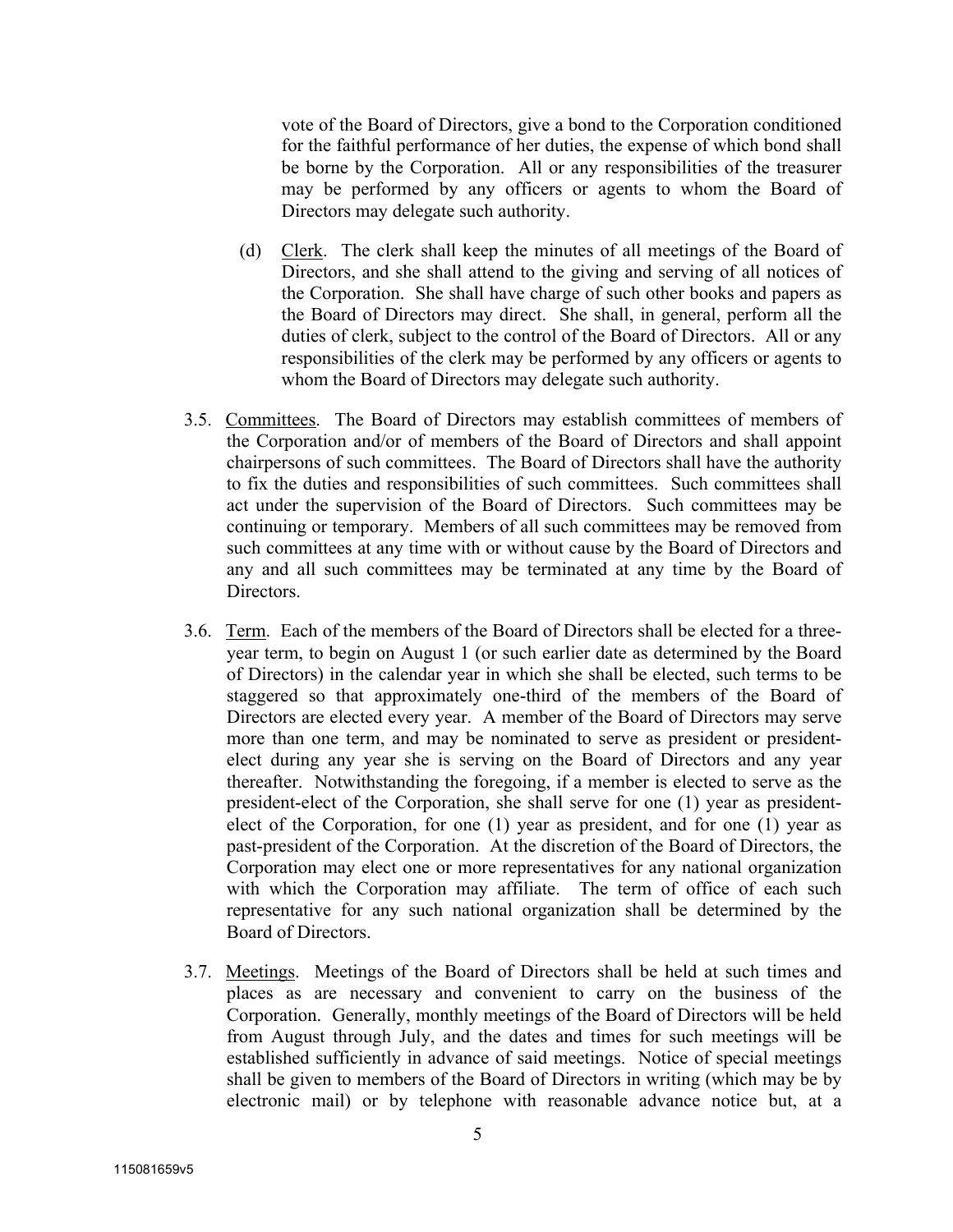minimum, at least twenty-four hours in advance of the meeting. Special meetings of the Board of Directors may be called by the president or by any three (3) members of the Board of Directors.

- 3.8. Quorum. A majority of the members of the Board of Directors then in office shall constitute a quorum. The Board of Directors shall act by majority vote when a quorum is present except as otherwise provided in these Bylaws or by law.
- 3.9. Method of Participation. Members of the Board of Directors may participate in a meeting thereof by means of a conference telephone call or other communications equipment by means of which all persons participating in the meeting can hear each other, and participation in a meeting pursuant to the foregoing methods shall constitute presence in person at such meeting.
- 3.10. Actions by the Board of Directors. Any action required or merited to be taken at any meeting of the Board of Directors may be taken without a meeting if a majority of the Board of Directors then in office consent to the action in writing (which may be by electronic mail), except as otherwise provided in these Bylaws or by law, and the written consents are filed with the records of the meetings of the Board of Directors.
- 3.11. Removal from Board of Directors. Any member of the Board of Directors may be removed from the Board of Directors, either with or without cause, at any time, by either (i) a vote of two-thirds (2/3) of the members of the Board of Directors or (ii) a vote of two-thirds  $(2/3)$  of the members present at any special membership meeting called for that purpose. In addition, if a member of the Board of Directors becomes involved in a substantially full-time position, the primary responsibilities of which are in a field other than Commercial Real Estate (as defined in Section 6.4 below), as determined by a two-thirds (2/3) majority vote of the Board of Directors excluding such member, such member of the Board of Directors shall cease to be a member of the Board of Directors and the position previously held by that member shall be deemed vacated. In the event of any removal of a member of the Board of Directors pursuant to this Section 3.11, the Board of Directors may proceed to fill the vacancy in the manner described in Section 3.12.
- 3.12. Resignation; Replacement of Member of Board of Directors. Any member of the Board of Directors shall have the right to resign from the Board of Directors by giving written notice thereof to the President (which may be by electronic mail). Whenever a vacancy occurs in the Board of Directors or in the Corporation's representation on any national organization with which the Corporation may affiliate, it may be filled by an active member (as determined by the Board of Directors) without undue delay by a two-thirds (2/3) majority vote of the remaining members of the Board of Directors. Each member of the Board of Directors or representative of any national organization with which the Corporation may affiliate so chosen shall hold office until the next Annual Meeting.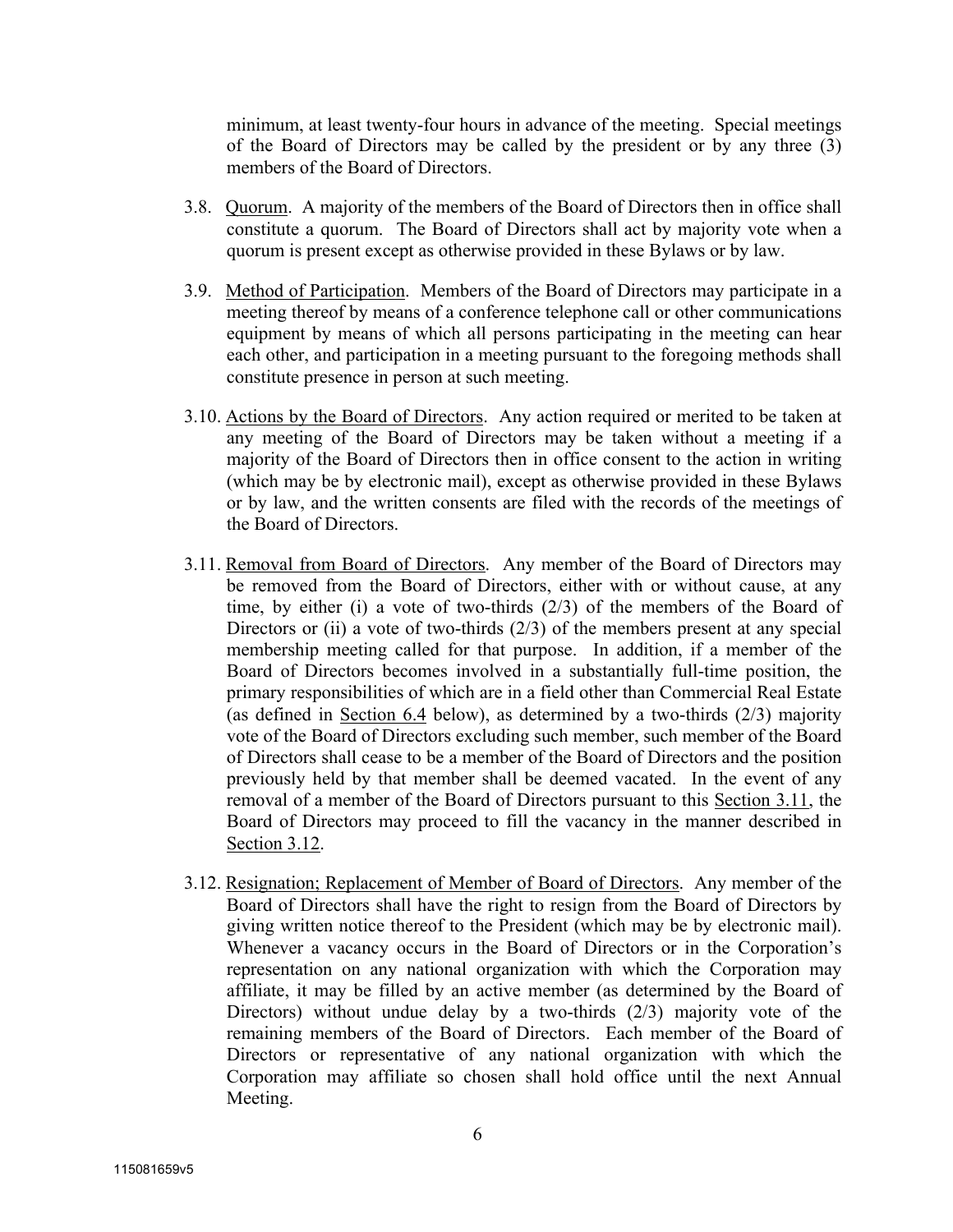# **ARTICLE IV. NOMINATIONS AND ELECTIONS**

- 4.1. Time and Place of Election. The election of members of the Board of Directors and of the Corporation's representatives for any national organization with which the Corporation may affiliate shall be held at the Annual Meeting of members of the Corporation.
- 4.2. Nominating Committee. Prior to the Annual Meeting, the Board of Directors shall select a chairperson of the nominating committee, and the chaiperson shall form a nominating committee, which shall be composed of such chairperson, two (2) members from the Board of Directors, and up to four (4) additional members. No member of the nominating committee shall be eligible for nomination to the Board of Directors or as a representative of a national organization with which the Corporation affiliates.
- 4.3. Solicitation of Nominations. The Nominating Committee shall solicit nominations for members of the Board of Directors and any representatives of a national organization with which the Corporation affiliates from the membership of the Corporation and then shall select one candidate for each available position on the Board of Directors and one or more representatives of any national organization with which the Corporation may affiliate from the membership and prepare a slate of nominees which shall be mailed to the membership prior to the Annual Meeting.
- 4.4. Nominations at the Annual Meeting. Nominations may be made from the floor at the Annual Meeting, but in order for any such nominations to be valid, notice of such nominations providing the names of the nominees, shall be signed by at least seven (7) members and shall be filed with the clerk of the Corporation at least ten (10) days prior to the date of the Annual Meeting (unless the report of the Nominating Committee is sent to the members at least thirty (30) days prior to the date of the Annual Meeting, in which case the notice of nominations shall be first filed with the clerk of the Corporation within twenty (20) days after the Nominating Committee's report is sent out).
- 4.5. Appointment of CREW Network Delegates. Notwithstanding any other provision of these Bylaws, for as long as the Corporation has a national affiliation with CREW Network:
	- (a) the Corporation shall appoint two Delegates to CREW Network, (i) one of whom shall serve a two-year term coinciding with CREW Network's fiscal year, and (ii) the other of whom shall be the president-elect of the Corporation as of the commencement of CREW Network's fiscal year, and who shall serve a one year term coinciding with CREW Network's fiscal year; and
	- (b) the President will serve as the alternate delegate, unless the alternate delegate is appointed by the Board of Directors, which alternate delegate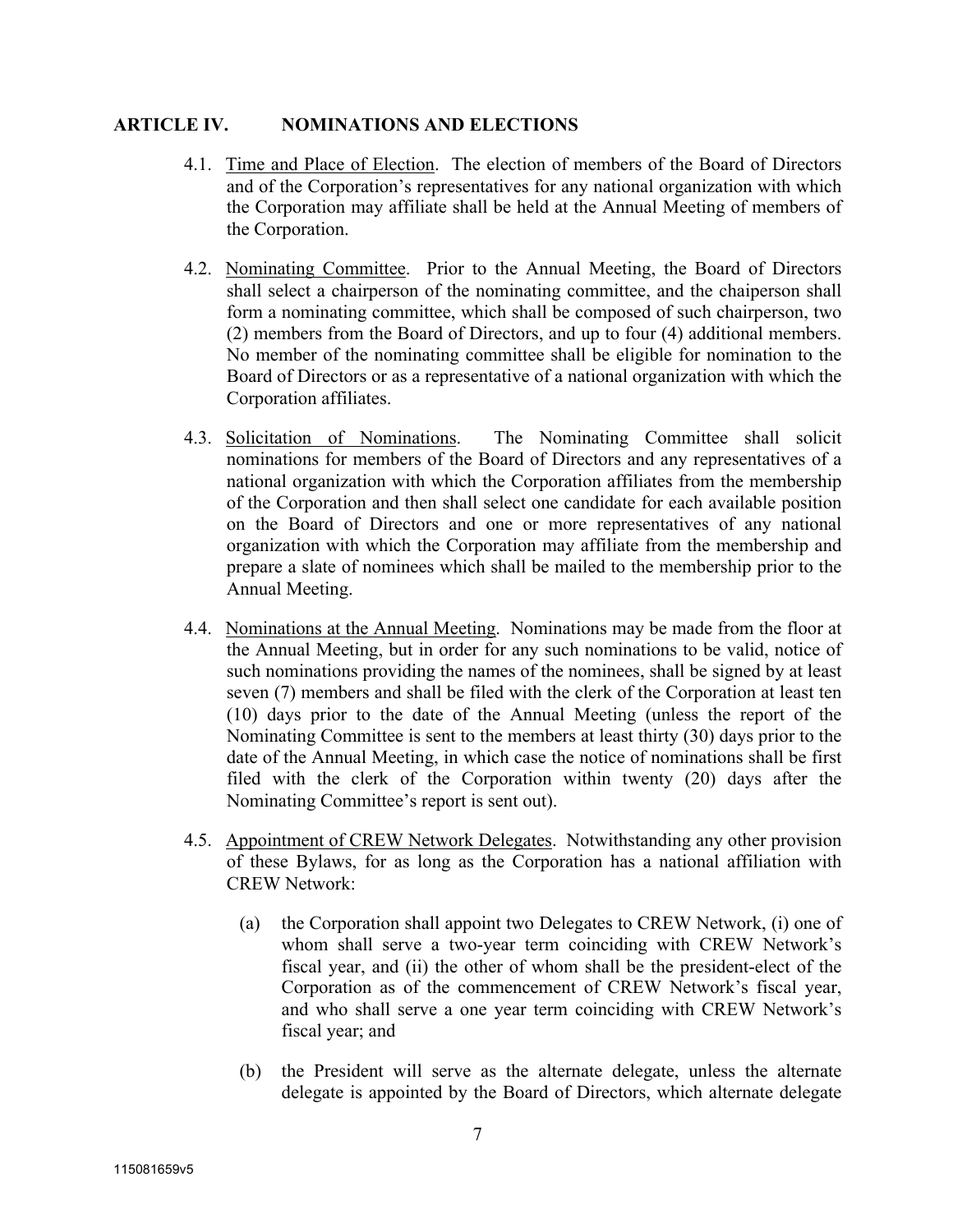shall serve a one-year term, or, at the discretion of the Board of Directors, a two-year term, in either event coinciding with CREW Network's fiscal year. The alternate delegate may be appointed from the membership of the Board of Directors or from the membership at large. An alternate delegate may be eligible to serve in subsequent years as an alternate delegate or delegate.

When a current delegate's (other than the president-elect delegate or other alternate delegate) term is scheduled to expire during the Corporation's next fiscal year, then at the same time that the nominating committee selects candidates for positions on the Board of Directors, the nominating committee shall select a successor delegate in the manner set forth in Section 4.3 above. If the Corporation affiliates with a national organization other than CREW Network, the Board of Directors shall decide how the Corporation shall be appropriately represented within said national organization and the nominating committee shall select such representatives at the same time the nominating committee selects candidates for positions on the Board of Directors.

# **ARTICLE V. MEETINGS OF THE CORPORATION**

- 5.1. Time and Place of Meetings. The Corporation shall meet at least six (6) times annually as recommended by the committee that plans such meetings, and subject to the approval of the Board of Directors, at a place, date and time to be designated by the Board of Directors.
- 5.2. Annual Meeting. A meeting of the Corporation in either May or June shall be the annual meeting ("Annual Meeting") for the purpose of electing (a) the new members of the Board of Directors, and (b) for as long as the Corporation has a national affiliation with CREW Network, the delegates to CREW Network, or the Corporation's representatives for any national organization with which the Corporation may affiliate. Members of the Corporation may participate in the Annual Meeting by means of a conference telephone call or other communications equipment by means of which all persons participating in the meeting can hear each other, and participation in a meeting pursuant to the foregoing methods shall constitute presence in person at such meeting. Notwithstanding the foregoing or anything herein to the contrary, in the event that the Board of Directors reasonably determines that, due to circumstances beyond the conrol of the Board of Directors, including, but not limited to, a natural disaster or health crisis, the Board of Directors may postpone the Annual Meeting.
- 5.3. Additional Meetings and Events. Subject to the approval by the Board of Directors, additional programs, seminars, symposiums, receptions, and other networking, recreational and charitable events may be organized by the committees established by the Board of Directors.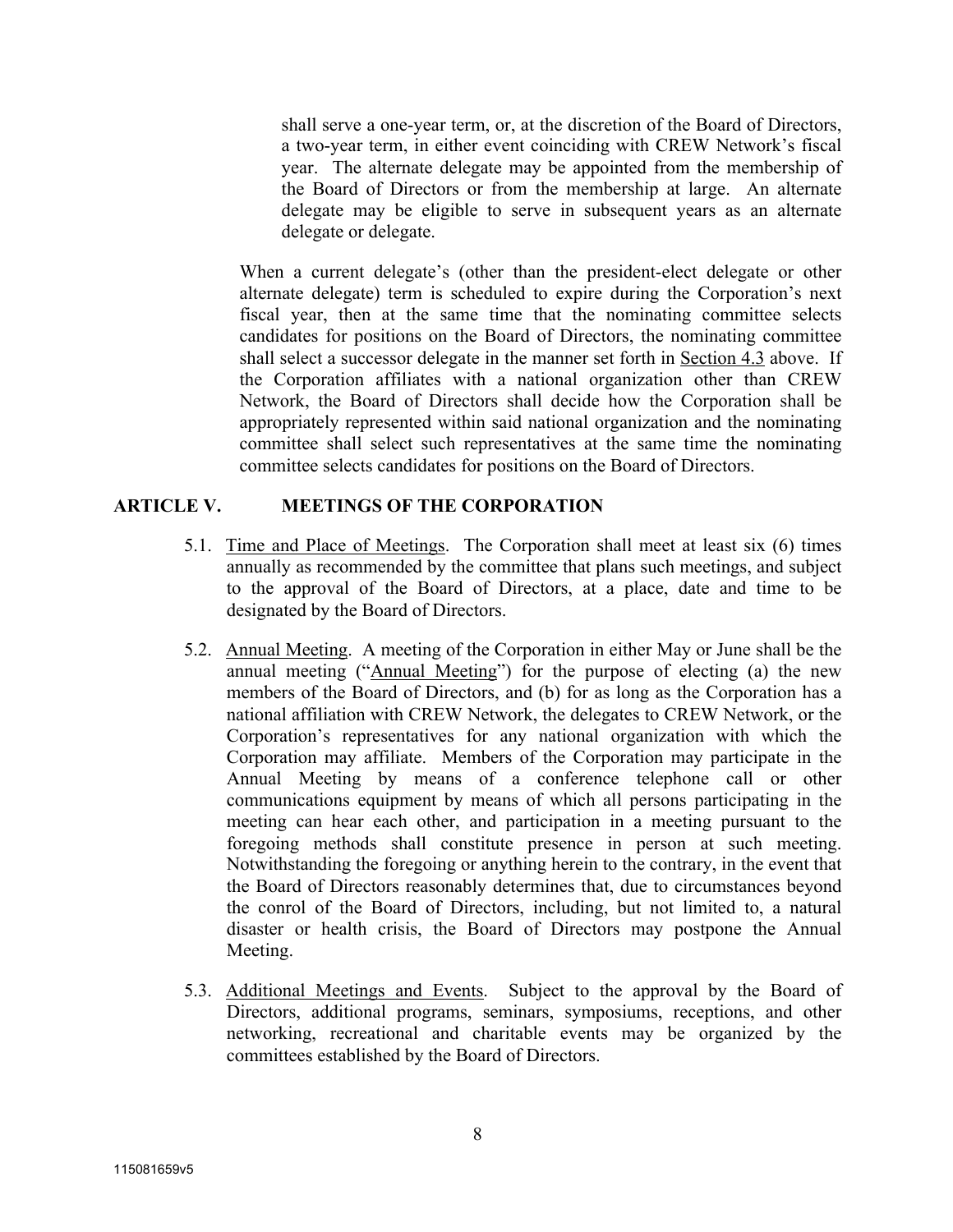- 5.4. Special Meetings. Special meetings of members may be convened by the Board of Directors and shall be called by the clerk upon the written request of members representing at least ten percent (10%) of the smallest quorum of members required for a vote upon any matter at the Annual Meeting.
- 5.5. Notices of Meetings. Notices of meetings of members shall be given by the clerk (or by any officer or agent of the Corporation to whom the Board of Directors may delegate such authority) in writing to all members of the Corporation at least seven (7) days prior to the meeting (which notice may be by electronic mail).
- 5.6. Quorum. The lesser of (a) fifty (50) members of the Corporation or (b) fifteen percent (15%) of the members of the Corporation shall constitute a quorum for the transaction of any business at any meetings.
- 5.7. Vote in Person or by Proxy. A member may vote in person or by proxy (authorizing another person or persons to vote for her by proxy dated and delivered by mail, courier or other delivery service, or any other form of transmission permitted by law). No proxy dated more than six (6) months before the meeting named therein shall be valid and no proxy shall be valid after the final adjournment of such meeting.

# **ARTICLE VI. MEMBERSHIP**

- 6.1. Full Member. A candidate for full membership must be a person of good character and reputation who has been actively engaged in the commercial real estate industry for at least three (3) years. Each candidate must complete the application for membership and fulfill the criteria set forth in the application and submit it to the Board of Directors, or a committee established by the Board of Directors and tasked with reviewing membership applications, for decision.
- 6.2. Associate Member. A candidate for associate membership must be actively engaged in the commercial real estate industry for a period of less than three (3) years, but actively working towards attaining the requisite experience for full membership. Each candidate must complete the application for membership and fulfill the criteria set forth in the application and submit it to the Board of Directors, or a committee established by the Board of Directors and tasked with reviewing membership applications, for decision. Associate member status shall continue until the associate member accumulates three (3) years of commercial real estate experience, but at no time shall this status exceed three (3) years from the date of approval of the associate membership. Once the associate member reaches the requisite three (3) years of commercial real estate experience, she will be eligible for full membership. Notwithstanding anything herein to the contrary, an associate member may not (i) be a member of the Board of Directors or a representative of any national organization with which the Corporation may affiliate or (ii) vote on any matters on which members of the Corporation are entitled to vote.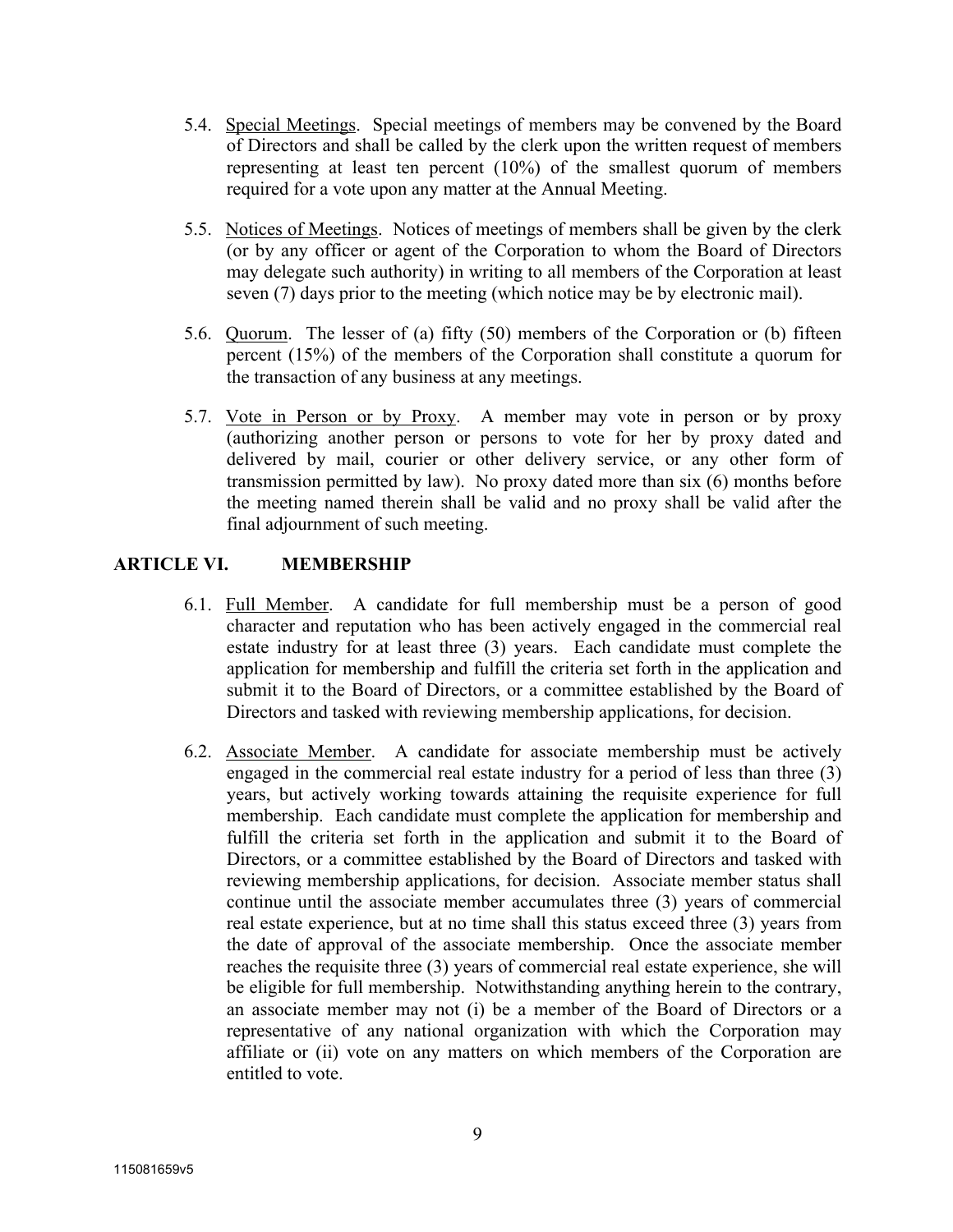- 6.3. Legacy Member. A candidate for legacy membership must be a full member of the Corporation for a minimum of twenty-five (25) years, and either be (a) retiring or (b) reducing her or his work schedule in anticipation of retirement. Each candidate must complete the application for legacy membership and submit it to the Board of Directors, or a committee established by the Board of Directors and tasked with reviewing membership applications, for decision. Legacy member status is for one (1) fiscal year. If a legacy member wants to retain legacy member status, he or she must re-apply each year, but at no time shall this status exceed three (3) years total, unless approved by the Board of Directors.
- 6.4. Definitions. As used in these Bylaws "actively engaged in the commercial real estate industry" shall mean such individual is engaged in one of the following fields of work: accounting, acquisitions, appraisal, architecture, asset management, construction, consulting, corporate real estate, real estate development, engineering, real estate finance, institutional lending, interior design/space planning, insurance, investments, journalism, law, leasing, market research, mortgage banking/brokerage, property management, public relations, public service/agency, sales/brokerage, syndication, title/escrow services and any other fields of work as may from time to time be approved by the Board of Directors, so long as such member's work in such field relates to Commercial Real Estate. As used herein, "Commercial Real Estate" shall mean incomeproducing real property and real property held for investment. Work relating to the sale or transfer of individual residential units shall not be considered Commercial Real Estate. The determination as to whether a person meets the qualifications set forth herein shall be made by the Board of Directors, in its sole discretion.
- 6.5. Number and Types of Membership. The Board of Directors shall establish guidelines to be followed with regard to the number of members and the more specific requirements for full, associate and legacy membership.
- 6.6. Nonpayment of Fees. Members of the Corporation who have not paid their membership dues within sixty (60) days of the billing date may be removed as members of the Corporation.
- 6.7. Affiliations. The Board of Directors may permit the Corporation to affiliate with a national organization espousing purposes similar to the Corporation's purposes if such affiliation advances the Corporation's purposes.
- 6.8. Resignation. A member may withdraw or resign as a member of the Corporation at any time, but such member shall not be entitled to a refund of any prepaid dues.

# **ARTICLE VII. FISCAL YEAR; BUDGET**

- 7.1. Fiscal Year. The fiscal year of the Corporation shall be August 1 through July 31.
- 7.2. Annual Budget. By no later than June 30 of each year, the Board of Directors shall have updated the budget for the current fiscal year and adopted a reasonably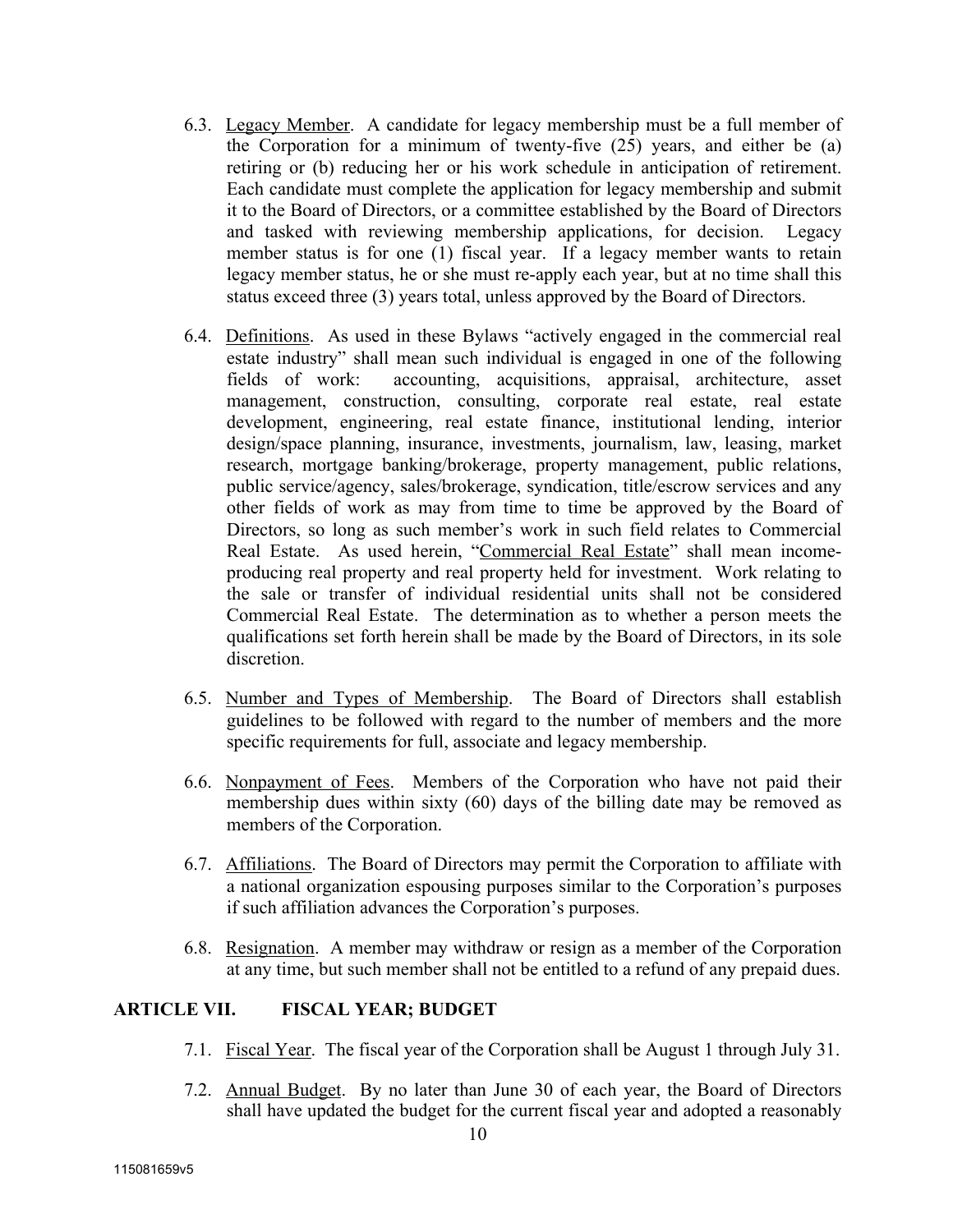detailed budget for the next fiscal year, which it shall use its best efforts to adhere to, but which the Board of Directors may reasonably modify throughout the fiscal year.

7.3. Reserves. To the extent reasonably possible, the Board of Directors shall establish, maintain and grow a reserve, which reserve shall be reflected in the budget adopted by the Board of Directors annually.

### **ARTICLE VIII. NON-MEMBERS**

- 8.1. Attendance of Programs. Subject to availability at any given program, nonmembers may attend any program of the Corporation open to non-members.
- 8.2. Fees for Non-Members. The Board of Directors shall establish the fee for nonmembers to attend luncheons held by the Corporation as part of the annual budget for each fiscal year; provided, however, the Board of Directors may elect to modify the non-member fee for any program during the Corporation's fiscal year on a case-by-case basis. Non-member fees shall be paid in advance of each program. A member bringing, or introducing a non-member, shall be responsible for paying for such non-member.

# **ARTICLE IX. REMOVAL OF MEMBERS**

A member may be suspended for a period of time if such member is in violation of these Bylaws or any rules and regulations established by the Board of Directors pursuant to Section 3.3 above. A member of the Corporation may be expelled by a vote of a majority of all of the members of the Corporation, provided that at least three-quarters of the members present and voting on such matter vote in favor of such expulsion. No member shall be expelled unless such member (i) receives a written statement explaining the reasons for her removal as a member, (ii) is given a notice in writing of the time and place of the meeting of the Corporation at which her removal as a member will be considered (which notice shall be sent at least fifteen (15) days before such meeting), and (iii) is given an opportunity to be heard at such meeting. Upon the giving of any such notice to any member, the Board of Directors may suspend such member's right to attend Corporation functions until the question of the member's expulsion is determined.

# **ARTICLE X. AMENDMENT OF BYLAWS**

These Bylaws may be amended by vote of a majority of all of the members of the Corporation. These Bylaws may also be amended by a two-thirds vote of the Board of Directors at any meeting at which there is a quorum present and voting, except with respect to any provision of these Bylaws which by law, the Articles of Organization or these Bylaws requires action by the members. Not later than the time of giving notice of the meeting of members next following the making, amending or repealing by the Board of Directors of any Bylaw, notice stating the substance of such change shall be given to all members entitled to vote on amending the Bylaws. Any Bylaw adopted by the Board of Directors may be amended or repealed by the members entitled to vote on amending the Bylaws.